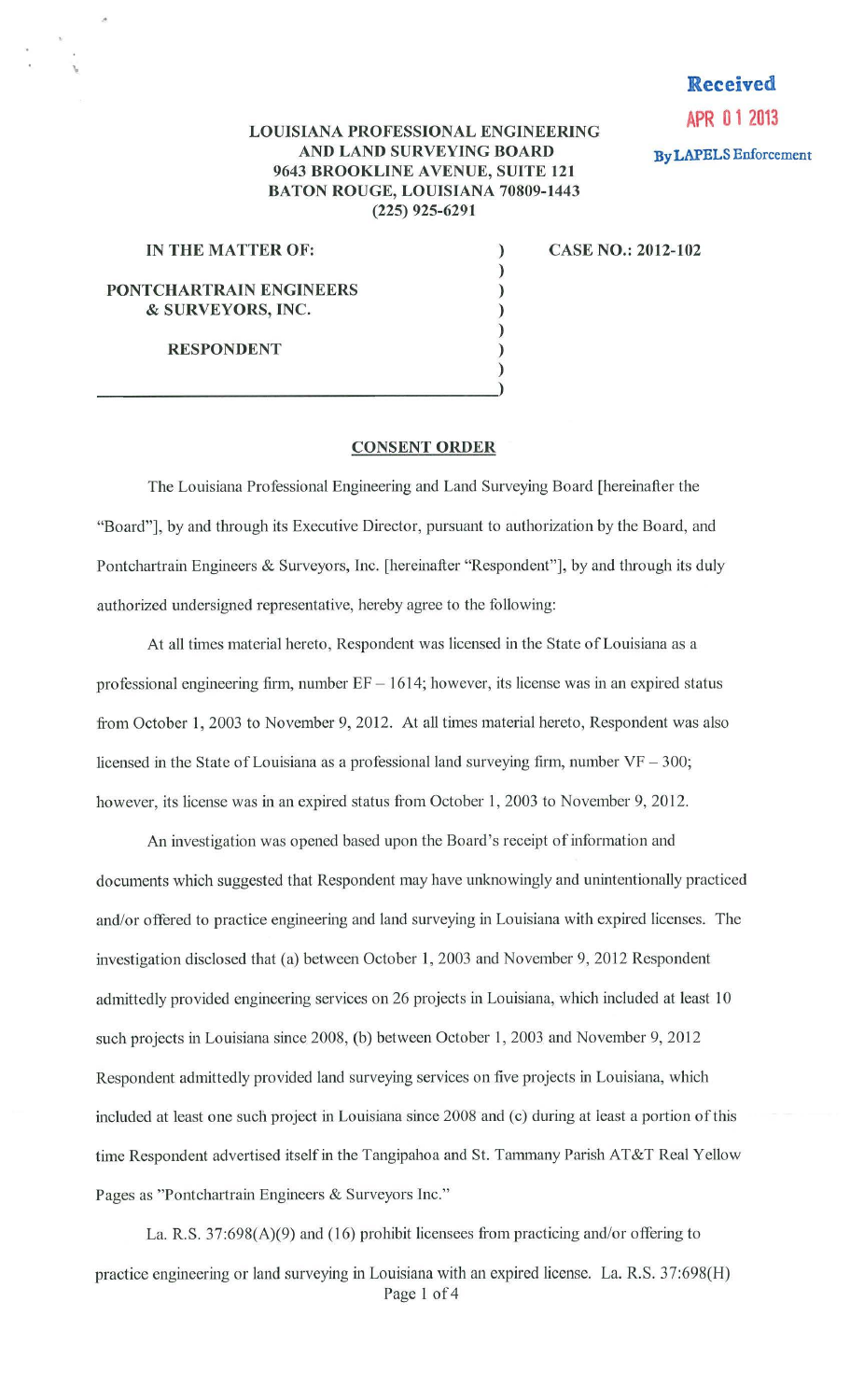permits the Board to take disciplinary action against persons who violate La. R.S. 37:698(A)(9) and (16), upon a finding of guilt following the preferral of charges, notice and hearing and a majority vote of its entire membership authorized to participate in the proceeding. La. R.S.  $37:698(A)(9)$  and  $(16)$  and  $37:698(H)$  were in effect at all times material hereto.

It is undisputed that Respondent's licenses to practice and/or offer to practice engineering and land surveying in Louisiana were unknowingly and unintentionally in an expired status between October I, 2003 and November 9, 2012 and that during this time period Respondent practiced and/or offered to practice engineering and land surveying in Louisiana.

By letter dated February 27, 2013, the Board gave notice to Respondent that it was considering the preferral of charges against Respondent on the grounds that it may have violated La. R.S. 37:698(A)(9)and (16), relative to practicing and/or offering to practice engineering and land surveying in Louisiana with expired licenses.

Wishing to dispense with the need for further disciplinary action and to conclude the instant proceeding without further delay and expense, for the purpose of this proceeding only, Respondent and the Board do hereby enter into this Consent Order, in which Respondent of its own free will consents to the issuance of a Consent Order by the Board, wherein Respondent agrees to (a) pay a fine of three thousand five hundred (\$3,500.00) dollars, (b) pay administrative costs of three hundred eight and 92/100 (\$308.92) dollars, (c) pay past unpaid renewal fees of one thousand six hundred fifty (\$1 ,650.00) dollars, (d) have each of its supervising professionals successfully complete the Board's online Louisiana Laws and Rules Quiz and (e) the publishing of this Consent Order on the Board's website and a summary ofthis matter in the Board's official journal, the Louisiana Engineer and Surveyor Journal, and the reporting of this matter to the National Council of Examiners for Engineering and Surveying (NCEES), identifying Respondent by name.

Respondent admits to unknowing and unintentional violations of the referenced laws and/or rules regarding the practicing of and/or offering to practice engineering and land surveying in Louisiana with expired licenses. Respondent acknowledges awareness of said laws and/or rules and states that it will eomply with all applicable laws and rules henceforth. Respondent has been advised of its right to be represented by counsel before the Board and/or to appear at any hearing personally or by counsel and present witnesses and evidence in its own behalf; and it hereby Page 2 of 4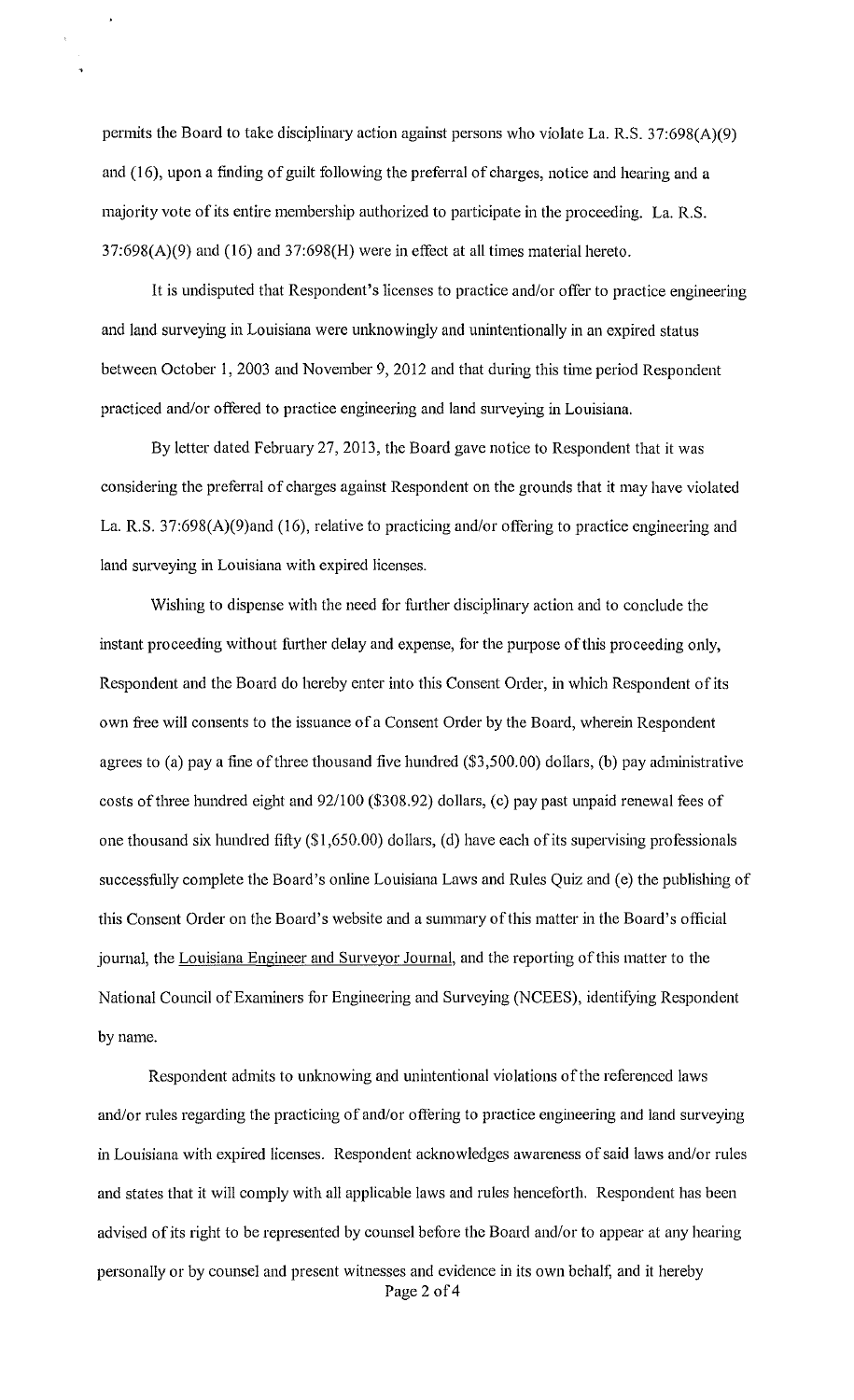waives this right and its right to appeal; and it states affirmatively that it has been afforded all administrative remedies due it under the law. Respondent further acknowledges awareness of the fact that the signed original of this Consent Order will remain in the custody of the Board as a public record and will be made available for public inspection and copying upon request.

Therefore, in consideration of the foregoing and by signing this Consent Order, Respondent does hereby waive its right to a hearing before the Board, to the presenting of evidence and witnesses in its behalf, to Findings of Fact and Conclusions of Law in this case, and to judicial review of this Consent Order.

Respondent hereby represents (a) that it fully understands the meaning and intent of this Consent Order, including but not limited to its final and binding effect, (b) that it has voluntarily entered into this Consent Order and that no other promise or agreement of any kind has been made to or with it by any person whatsoever to cause the execution of this instrument and (c) that the sanctions set forth in this Consent Order do not prevent the Board from taking further disciplinary or enforcement action against Respondent on matters not specifically addressed in this Consent Order.

WHEREFORE, the Louisiana Professional Engineering and Land Surveying Board and Respondent agree that:

I. Respondent shall pay a fine of three thousand five hundred (\$3,500.00) dollars, which shall be tendered to the Board by certified check payable to the Board, due upon the signing of this Consent Order; and

2. Respondent shall pay administrative costs of three hundred eight and 92/100 (\$308.92) dollars, which shall be tendered to the Board by certified check payable to the Board, due upon the signing of this Consent Order; and

3. Respondent shall pay past unpaid renewal fees of one thousand six hundred fifty (\$1,650.00) dollars, which shall be tendered to the Board by certified check payable to the Board, due upon the signing of this Consent Order; and

4. Respondent shall have each of its supervising professionals successfully complete the Board's online Louisiana Laws and Rules Quiz with a score of 90% or higher and return them to the Board within sixty (60) days of the eftective date of this Consent Order; and